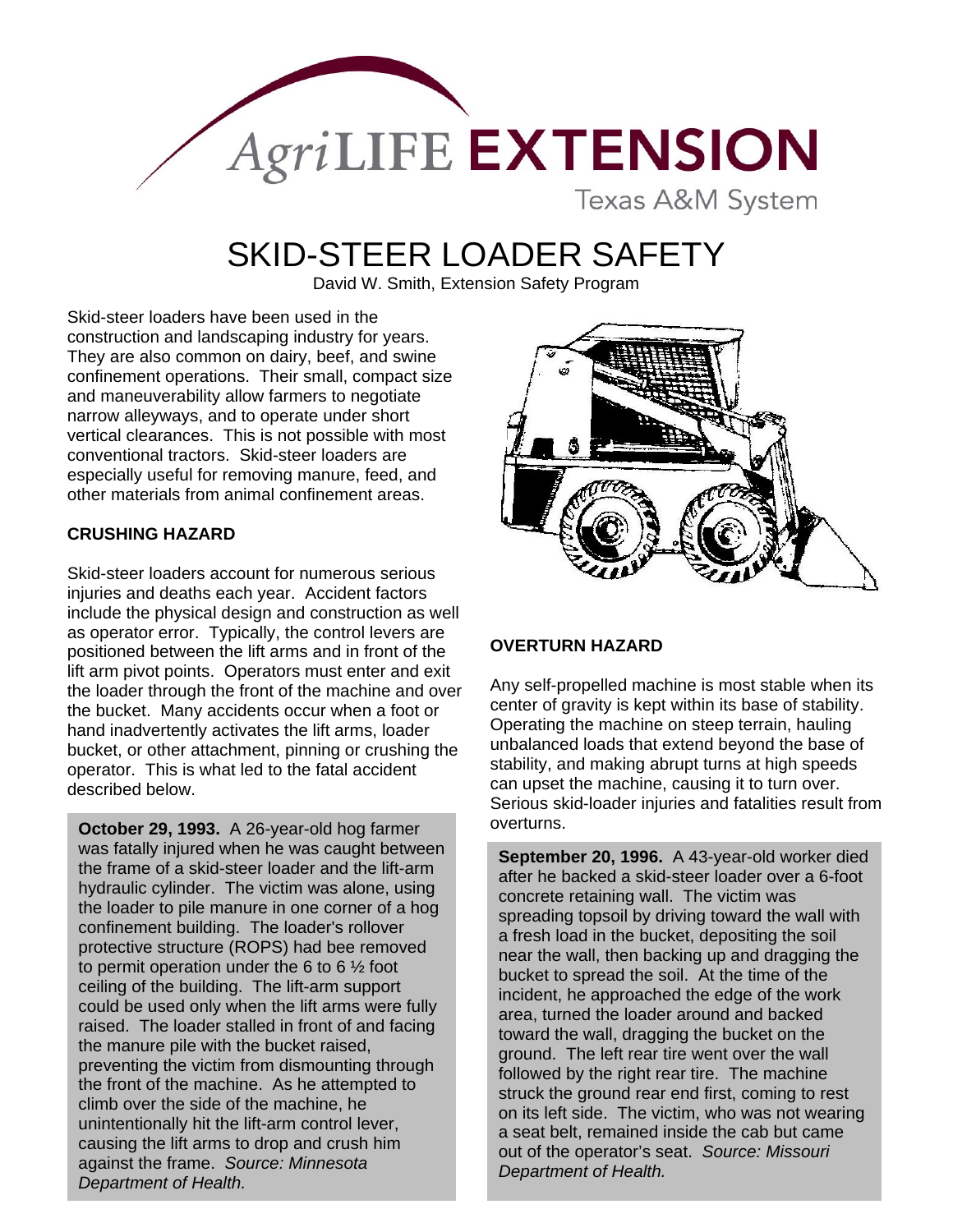# **MAINTENANCE HAZARD**

The skid-loader is basically a power source which operates a front-end loader implement. Several accidents have occurred from falling loader arms and buckets, while the operator is performing maintenance in or around the loader bucket. Operator negligence, failure to block up or secure lift arms, and bypassing automatic safety switches are significant safety hazards which lead to numerous injuries.

**February 7, 1995.** A 37-year-old farmer died after he was struck by a falling skid-steer loader bucket. The victim had used the loader for chores and parked it in an open garage without cleaning accumulated mud, snow, and manure from the foot-operated lift-arm and bucket controls. When the victim shut down the machine and exited from it, he stepped on the lift-arm control, moving it to the lift position. The debris then froze, locking it in place. After about an hour, the victim returned, entered the loader and started the engine. The lift arms rose until the bucket contacted the header over the garage door. The victim shut down the machine, dismounted, knelt on the ground under the raised bucket in front of the machine, and began cleaning the frozen controls with a pry bar. While cleaning, he unintentionally moved the lift-arm foot pedal control to the down position. The lift arms suddenly moved down, pinning the victim between the bucket and frame of the machine. The interlock system for the lift-arm control had been defeated by a glove that was jammed into the linkage connected to the seat belt. *Source: University of Iowa.*

# **MACHINE SAFEGUARDS**

Using and maintaining manufacturer-installed safety devices will eliminate many skid-loader injuries and fatalities. Occupational Safety and Health Administration (OSHA) regulations and industry standards encourage installation and use of these safety devices. Common skid-steer loader safety features include lift arm supports, interlocked controls, seat belts, and ROPS.

## Lift Arm Supports

Lift arm supports are provided or recommended by the manufacturer when it is necessary to work or move around the machine with the bucket in a

raised position while the controls are unattended. Newer skid-steer loaders are equipped with pin-type supports or strut-type supports that can be engaged while sitting in the operator's cab.

### Interlocked Controls

These systems require the operator to be properly positioned and restrained before the skid-steer loader can be used. Some devices require that the seat belt be connected. Other interlock controls detect when the operator leaves the seat and shuts down the machine, much like modern riding lawn mowers. Other models include a safety restraint bar that must be lowered in front of the operator before the skid-steer loader will start, much like the safety restraint systems on roller coasters.

## Seat Belts

Seat belts protect the operator in several ways. When worn on skid-steer loaders equipped with ROPS, seat belts restrain the operator within the zone of protection in case of a rollover. If seat belts are part of the safety interlock system, they protect operators from being caught and crushed between the lift arms and frame. The seat belt will also keep the operator from reaching out of the cab or from being jostled out of the cab in rough terrain.

#### ROPS and Side Screens

Roll-over protection structures and screens protect the operator from being thrown from and crushed by the skid-steer loader during a rollover. Usually, the ROPS is part of the enclosed cab design, and contains side and rear metal grate screens to prevent the operator's hands, head and other body parts from extending into the area between the lift arms and frame.

# **SAFETY TIPS**

## Pre-operation Check

You actually reduce the risk of injury by maintaining the skid-steer loader in good working condition, thereby limiting the number of times you enter and exit the machine. Before you start a skid-steer loader, you should check:

- Fuel and oil
- Hydraulic fluid
- Cooling system fluid
- Operator cab, seat belt, and seat bar
- **EXECUTE:** Lift arm and cylinder pivot points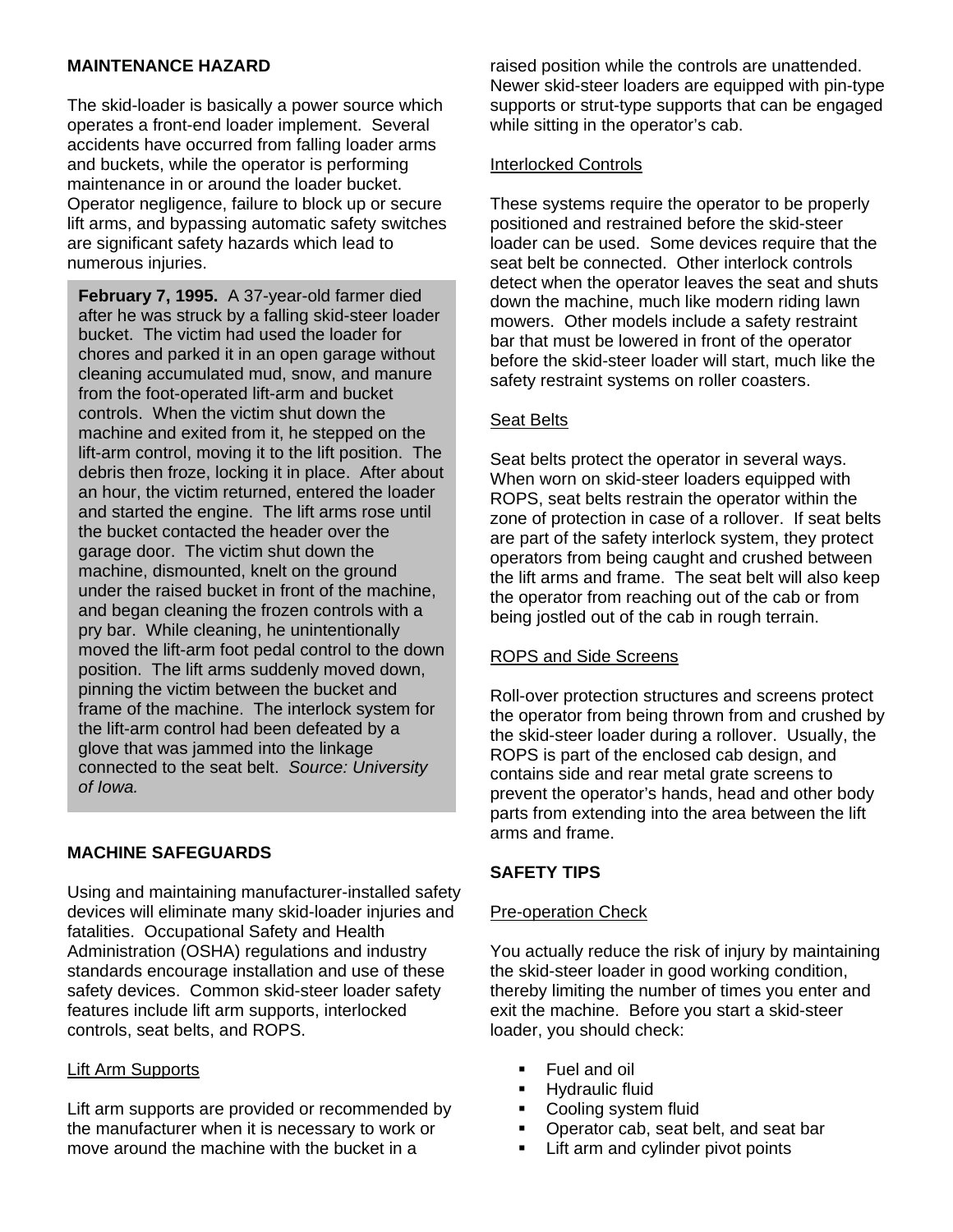- Safety interlock systems
- **Tires**

Repair any hydraulic system leak immediately. A leaking hydraulic system may cause the lift arm to lower rapidly, causing injury to you or other workers, and can damage property.

Read, understand, and follow the operator's manual and understand the meaning of all warning decals on the machine.

# **Operation**

Skid-steer loader operation should be restricted to those who have read the instructors manual carefully, and who understand machine safety features. Children should never be allowed to operate skid-steer loaders. Operators should:

- Know how to operate the machine safely and be familiar with the location and purpose of all controls
- Know how to load, tie-down, transport, and unload the loader safely
- **Enter the loader with the bucket in the** lowered position
- Wear ear and head protection
- Use the safety treads and grab handles to get on and off the loader
- Use seat bar and fasten seat belt
- **Carry the bucket or other attachments as** low as possible
- **Load, unload, and turn on level ground**
- **Drive straight up and down slopes with the** heavy end of the loader facing uphill
- Do not carry passengers in or on the skidsteer loader
- Do not use the bucket to lift people or use it as a work platform
- **Watch for overhead power lines when** raising the bucket
- Set the parking brakes and lower the bucket before dismounting
- **NEVER LET CHILDREN OPERATE A SKID-STEER LOADER**

## **Maintenance**

Read the operator's manual carefully for instructions on when and how to maintain the skidsteer loader. Heed all safety warnings, utilize safety interlocks, and chock or block all equipment and parts that contains stored energy that could be released during maintenance.

Never disable or remove guards, shields, or other safety devices unless specified to do so in the operator's manual. Make sure to set the parking brake and lower bucket when working around the skid-steer loader. If the machine cannot be serviced with the bucket on the ground, use the lift arm supports.

Inform all workers of any ongoing maintenance and keep children away from the work area. Never allow a child to sit in the cab while you are working on the skid-steer loader.

# **OSHA REGULATIONS**

The following OSHA regulations apply to motor vehicles, mechanized equipment, and marine operations, including skid-steer loaders. These regulations are designed to protect employees from workplace hazards.

- Seat belts shall be provided, and they shall meet requirements of the Society of Automotive Engineers (SAE) standard, Seat Belts for Construction Equipment (J386- 1969) [29 CFR\* 1926.602(a)(2)].
- All bidirectional machines shall be equipped with a horn, distinguishable from the surrounding noise level, which shall be operated as needed when the machine is moving in either direction [29 CFR 1926.602(a)(9)(i)].
- Scissor points on all front-end loaders, which constitute a hazard to the operator during normal operation, shall be guarded [29 CFR 1926.602(a)(10)].
- **End-loader buckets and similar equipment** shall be either fully lowered or blocked when being repaired or when not in use. All controls shall be in a neutral position, with the motor stopped and the brakes set, unless work being performed requires otherwise [29 CFR 1926.600(a)(3)(i)].
- Equipment manufactured on or after September 1, 1972, shall be equipped with ROPS which meet the minimum performance standards prescribed in 29 CFR 1926.1001 and 1926.1002 or shall be designed, fabricated, and installed in a manner which will support, based on the ultimate strength of the metal, at least two times the weight of the equipment applied to